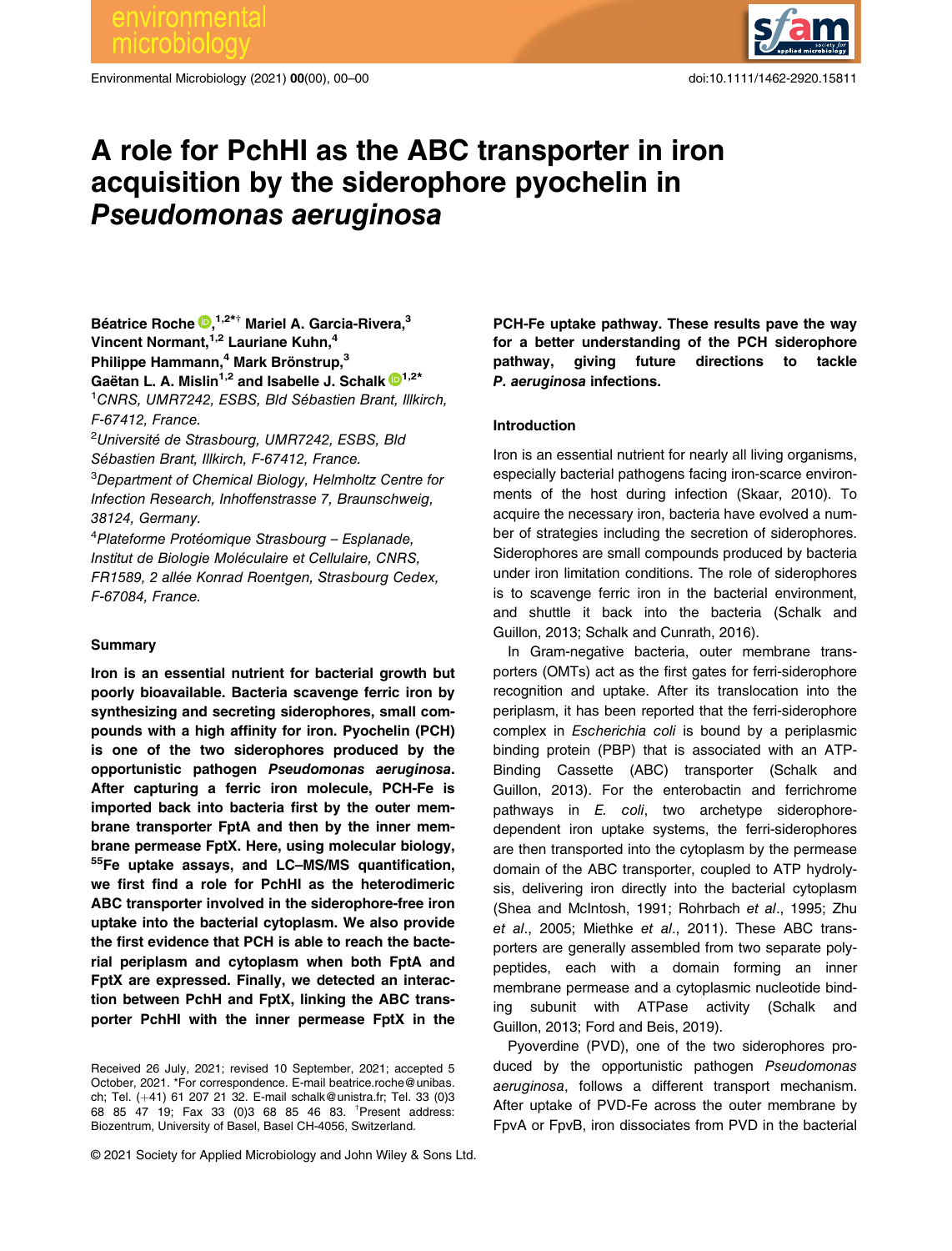periplasm, followed by the translocation of siderophorefree iron into the cytoplasm by the ABC transporter FpvDE (Schalk et al., 2002; Greenwald et al., 2009; Brillet et al., 2012; Ganne et al., 2017). Apo-PVD is recycled from the periplasm into the extracellular medium by the efflux system PvdRT-OpmQ (Imperi et al., 2009; Yeterian et al., 2010).

In addition to PVD, P. aeruginosa produces a second siderophore called pyochelin (PCH) (Fig. 1A) to fulfil its need for iron (Cox et al., 1981; Thomas, 2007). PCH chelates iron with a 2:1 (PCH:Fe) stoichiometry (Tseng et al., 2006), and an affinity of  $10^{28}$  M<sup>-2</sup> (Brandel et al., 2012). Although PCH has a lower affinity for iron compared with the PVD, its importance should not be neglected, especially in cystic fibrosis patients where PCH plays a role in the inflammatory response (Lyczak et al., 2002; Hare et al., 2007; Cornelis and Dingemans, 2013).

The genes involved in iron acquisition by PCH are organized in three operons: pchDCBA (Serino et al., 1997), pchEFGHI (Reimmann et al., 1998, 2001) and fptABCX (Michel et al., 2007) (Fig. 1B). The pchDCBAEFG genes are involved in PCH biosynthesis (Serino et al., 1997; Reimmann et al., 2001), whereas fptA and fptX participate in ferri-PCH uptake with FptA as the OMT and FptX as the inner membrane transporter (Cuív et al., 2004; Michel et al., 2007; Cunrath et al., 2015). fptB and fptC encode proteins of unknown function, and pchH and pchI are annotated to encode a putative ABC transporter (Reimmann et al., 2001).

Based on previous in vitro experiments with the purified transcriptional regulator PchR, it was proposed that ferri-PCH acts as the intracellular effector required by PchR to activate the transcription of the genes of the PCH locus (Michel et al., 2005; Lin et al., 2013).

Such a mechanism suggests that PCH enters the cytoplasm as a ferric complex, although no cellular experiments have been performed to test this hypothesis. In addition, a recent study provided evidence of more complex regulation of PCH production, with an additional level of regulation that allows PCH synthesis even in the absence of ferri-PCH in highly ironrestricted conditions (Cunrath et al., 2020). However, despite intensive efforts to dissect the PCH pathway, our understanding of ferri-PCH uptake is still far from complete.

Here, we investigated the role of PchH and PchI in the P. aeruginosa PCH pathway. A bacterial two-hybrid assay showed that (i) PchH and PchI interact with each other, and (ii) PchH interacts with FptX, linking both the heterodimeric ABC transporter PchHI with the inner membrane permease. Using <sup>55</sup>Fe uptake assays and LC–MS/MS-based quantification of PCH uptake, we provide (i) the first evidence that PCH (complexed with iron) enters the bacterial periplasm and cytoplasm, (ii) that FptX is involved in PCH-Fe uptake across the inner membrane and (iii) that PchHI acts as the ABC transporter to translocate siderophore-free iron into the cytoplasm.

#### **Results**

## PchH and PchI share classical features of ABC transporters and interact with each other

The PA4222 (pchH) and PA4223 (pchI) genes are located in the pchEFGHI operon. The nucleotide sequences predict 570 and 574-amino acid proteins for PchH and PchI, respectively, with 35% sequence identity and 45% similarity to each other. The topology prediction indicates that both PchH and PchI are composed of an



Fig. 1. Pyochelin structure and locus from P. aeruginosa. (A) Chemical structure of PCH. (B) Schematic map of the PCH locus. pchABCDEF are genes involved in PCH biosynthesis, pchR encodes a transcriptional regulator, fptA the PCH-Fe outer membrane transporter, fptX the PCH-Fe inner membrane permease and pchH, pchI, fptB and fptC proteins of unknown function.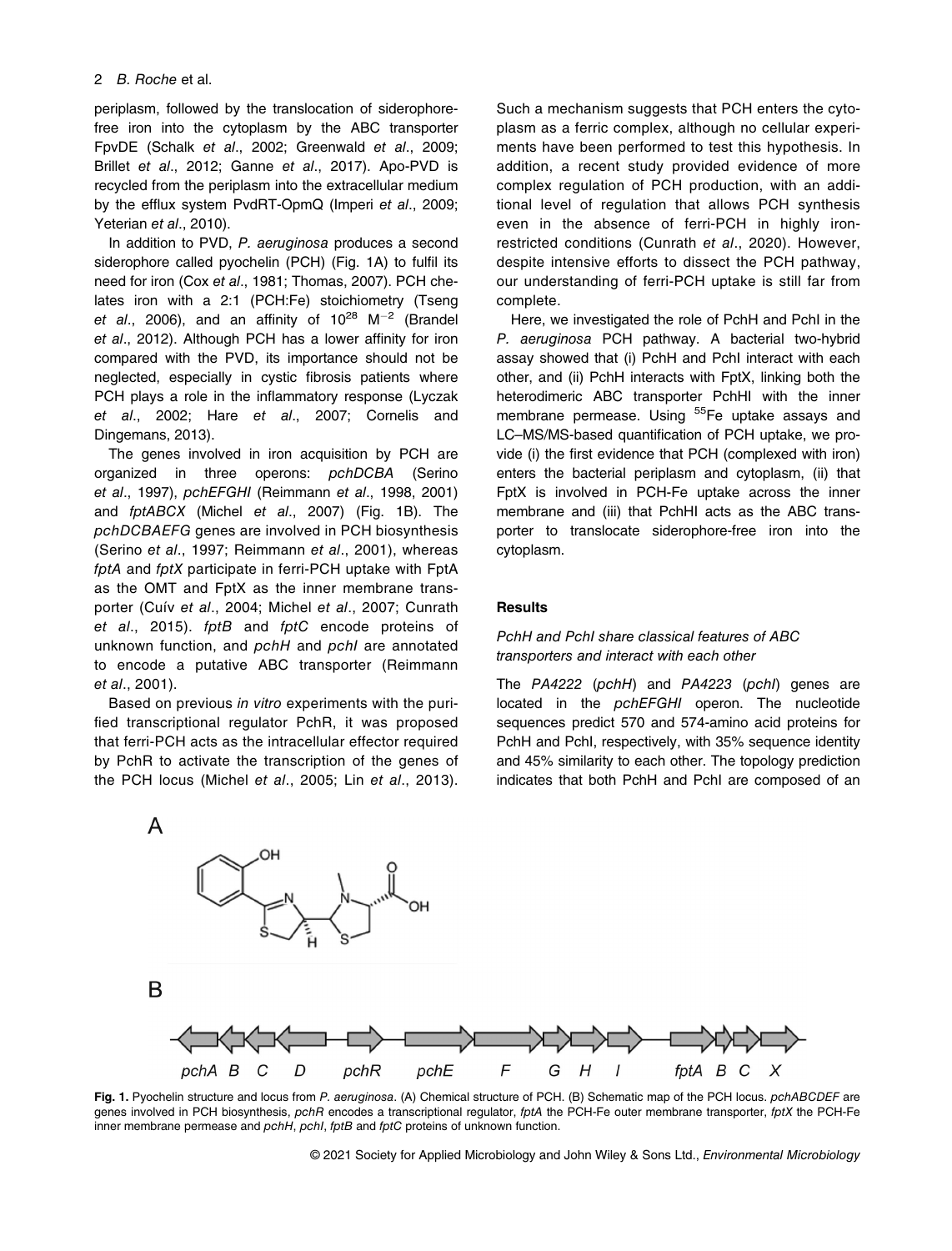N-terminal membrane-spanning domain and a cytoplasmic C-terminal domain (Fig. S1). It was previously reported that the PchH and PchI sequences show similarities to those of ABC transporter proteins, with the presence of the typical sequence motifs of such transporters in the C-terminal region of each of the two proteins (Kerr, 2002): the Walker A (GPSGSGKST in PchH and GPSGAGKSS in PchI) and Walker B (LLLLDEPT in PchH and PchI) motifs, both necessary for ATP binding and hydrolysis, and the ABC signature sequence LSGG involved in energy transduction (Fig. S2) (Reimmann et al., 2001). These features are shared with the YbtPQ ABC transporter involved in iron acquisition by the siderophore yersiniabactin in Yersinia pestis (Perry and Fetherston, 2011). Moreover, several bacterial ABC transporters have been reported to function as heterodimers (Fetherston et al., 1999; Lubelski et al., 2007; Torres et al., 2009; Yamashita et al., 2014; Hürlimann et al., 2016). We tested the ability of PchH and PchI to interact with each other, by performing a bacterial two-hybrid (BACTH) assay in E. coli, based on the reconstitution of adenylate-cyclase activity. The full-length pchH and pchI genes were fused to the T25/T18 domains of adenylate cyclase in the two-hybrid vectors pKT25 and pUT18C. We found that PchH interacts with PchI (Fig. 2A). Moreover, BACTH results indicate that PchH also interacts with FptX (Fig. 2B), linking both the ABC transporter and the inner membrane transporter FptX. Overall, these observations lead us to propose that PchH and PchI contain the classical features required for a heterodimeric ABC transporter in the PCH pathway, with PchH interacting somehow with the inner membrane permease FptX.

PchH and PchI are not involved in the regulation of the transcription or expression of the genes of the PCH pathway

We first investigated the impact of deletion of the two genes pchH and pchI, on the transcription and expression of the various genes of the PCH pathway, using qRT-PCR and proteomic approaches. This investigation was carried on the P. aeruginosa wild type strain PAO1 and the corresponding ΔpchR, ΔpchHI, ΔfptX, ΔfptXΔpchHI and ΔfptA mutants, all grown under ironstarvation conditions, for 8 h (Fig. 3). For qRT-PCR experiments, we followed the transcription of pchR (transcriptional regulator) and genes representative for each of the three operons fptABCX, pchEFGHI and pchDCBA of the PCH locus: fptA and fptX, the outer and inner membrane transporters of PCH-Fe, and pchE and pchA two enzymes involved in PCH biosynthesis.

The deletion of pchR had a strong inhibitory effect on the transcription of the genes of the PCH locus. As expected, the positive autoregulatory loop involving PchR was no longer active (Fig. 3A). Deletion of fptA and fptX also strongly repressed the transcription and expression of the various genes of the PCH pathway, indicating that PchR is no longer able to bind to its promoter regions (Fig. 3A and B). These data again confirm that both FptA and FptX are involved in the positive autoregulatory loop, as previously reported (Michel et al., 2005; Lin et al., 2013; Carballido Lopez et al., 2019) by importing into the bacteria the PCH-Fe complex interacting with PchR. Deletion of pchH and pchI had no effect on the transcription or expression of the genes of the PCH pathway, indicating that the ABC transporter PchHI plays no role in the autoregulatory loop involving PchR (Fig. 3A



Fig. 2. Interactions between PchH, PchI and FptX identified by bacterial two-hybrid experiments. The pchH, pchI and fptX genes were cloned into the two-hybrid pKT25, pUT18C, or pUT18 vectors and the corresponding vectors used to co-transform E. coli DHM1 cells that were then spotted on X-gal-IPTG LB agar plates. Panel A shows the interaction between PchH and PchI and panel B that between PchH, PchI and FptX. A blue colour reflects an interaction between chimeric proteins, whereas a white colour indicates the absence of an interaction. RetS, a sensor of two-component systems, serves as the positive control (Chambonnier et al., 2016).

© 2021 Society for Applied Microbiology and John Wiley & Sons Ltd., Environmental Microbiology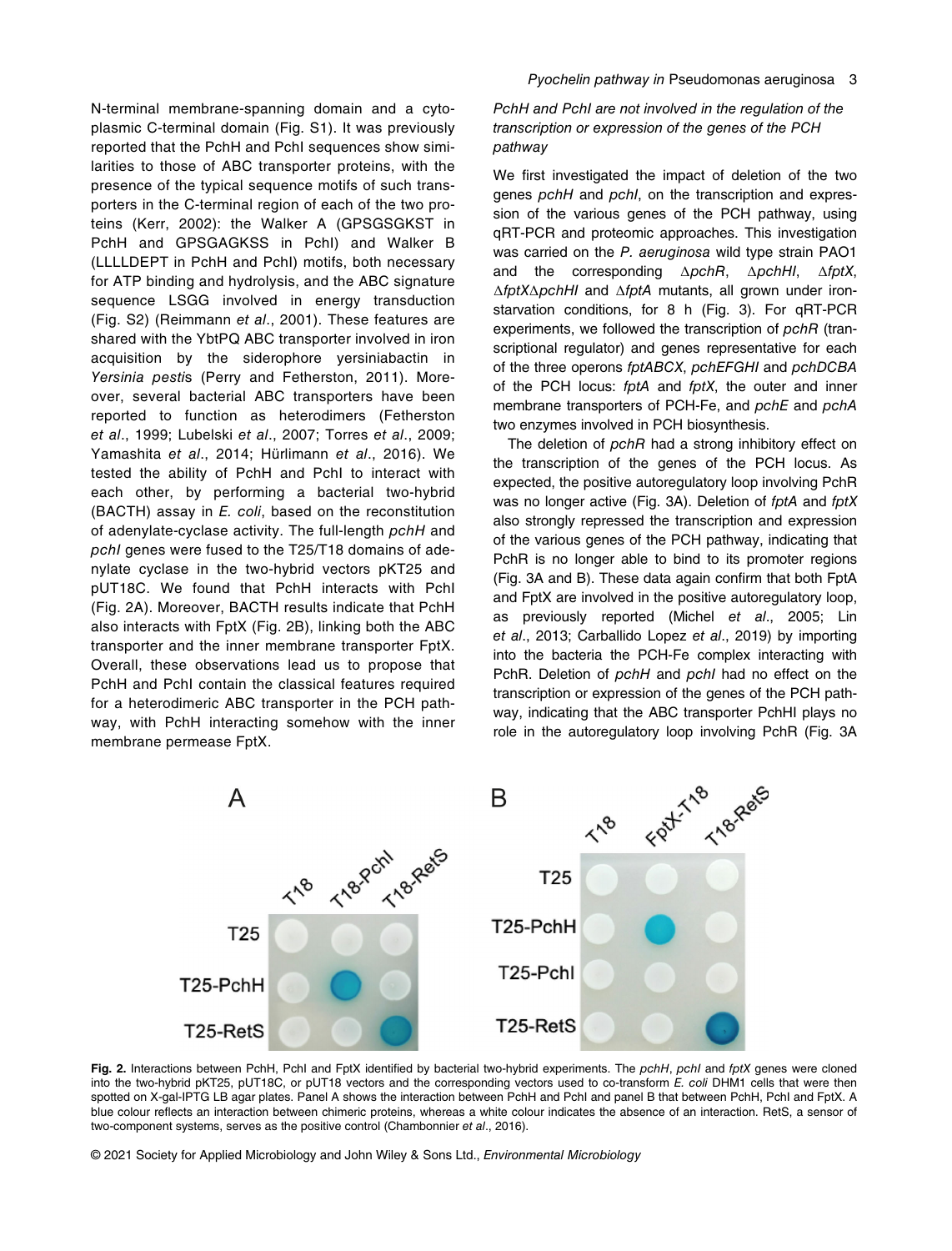

Fig. 3. Changes in gene transcription (panel A) and protein expression (panel B) of members of the PCH locus in P. aeruginosa PAO1 and mutants grown under iron-limited conditions. (A) RT-qPCR was performed on P. aeruginosa PAO1 and its corresponding mutants grown in CAA medium as described in section 'Experimental Procedures'. The data were normalized relative to the reference gene uvrD and are representative of three independent experiments performed in triplicate. Results are presented as the ratio between the values obtained for the various mutants over those obtained with PAO1  $(^{\ast}P < 0.05; ^{\ast\ast}P < 0.01)$ . (B) Heat map of proteins involved in the PCH pathway after proteomic analyses performed on P. aeruginosa PAO1 and its corresponding mutants grown in CAA medium as described in Experimental Procedures. The data are presented as the  $log<sub>2</sub>$  fold change: the darker the shade of blue, the higher the induced expression of the protein; the darker the shade of red, the stronger the repressed expression of the protein (adjpvalue <0.05).

and B). Interestingly, the ΔfptXΔpchHI mutant had the same phenotype as the single ΔpchHI mutant with PchR able to activate transcription of the PCH genes, indicating that PchR is active by an unknown mechanism even if FptX is not expressed.

In conclusion, the ABC transporter PchHI plays no role in the autoregulatory loop involving PchR: in a ΔpchHI mutant, all proteins of the PCH pathway (enzymes involved in PCH biosynthesis, FptA and FptX, except PchHI) are transcribed and expressed.

## PchH and PchI do not affect the amount of PCH produced and secreted by bacteria

As bacterial ABC transporters can export a wide variety of substrates (Davidson et al., 2008), we tested whether PchH and PchI participate in the production and secretion of PCH. Bacteria were grown under iron restricted conditions, pelleted, and PCH extracted from the supernatant, as described in section 'Experimental Procedures'. Consistent with previous reports (Michel et al., 2007), the  $\Delta f$ ptA and to a lesser extent  $\Delta f$ ptX mutants showed a strong decrease in the amount of PCH present in the growth medium (Fig. 4), consistent with low gene transcription and protein expression of enzymes involved in PCH biosynthesis in these strains (Fig. 3). The phenotype of the  $\Delta f$ ptA and  $\Delta f$ ptX mutants is consistent with the model that PCH-Fe complexes cannot enter the bacteria to activate PchR in the absence of FptA and FptX. This results in less expression of the enzymes involved in PCH biosynthesis than in the PAO1 strain, and lower amounts of produced and secreted PCH (Michel et al., 2007). Deletion of pchH and pchI had no detrimental effect on the amount of PCH secreted by bacteria in the growth medium, indicating that PchH and PchI are not required for PCH secretion after its synthesis in the bacterial cytoplasm. Interestingly, the triple ΔfptXΔpchHI mutant showed a similar phenotype as the ΔpchHI mutant (Fig. 4). In conclusion, the ABC transporter PchHI is not involved in the secretion of newly synthesized PCH.

## PchH and PchI are involved in iron uptake via PCH

The ability of PchH to interact with FptX prompted us to analyse the role of PchH and PchI in iron uptake by PCH. We deleted both the pchH and pchI genes in the ΔpvdFΔpchA P. aeruginosa strain, which is unable to synthesize the endogenous siderophores PVD and PCH. However, in this mutant the proteins of the PCH pathway are expressed (Cunrath et al., 2020). <sup>55</sup>Fe uptake assays were carried out by growing the corresponding strains in iron-restricted medium followed by incubation of the bacteria in the presence of 200 nM PCH-<sup>55</sup>Fe. After 30 min of incubation, cells were fractionated, and the radioactivity monitored in each cell compartment (Fig. 5A). The ΔpvdFΔpchA reference strain showed a 1.8-fold higher concentration of  $55$ Fe in the cytoplasm than the periplasm. Interestingly, the ratio of <sup>55</sup>Fe incorporated in the periplasm and cytoplasm in the ΔpvdFΔpchAΔpchHI mutant was reversed, with a 2.5-fold higher concentration of <sup>55</sup>Fe in the periplasm than cytoplasm (Fig. 5A). The ΔpvdFΔpchAΔfptX mutant showed a stronger ratio, with a fourfold higher concentration of <sup>55</sup>Fe in the periplasm than in the cytoplasm, consistent with the model that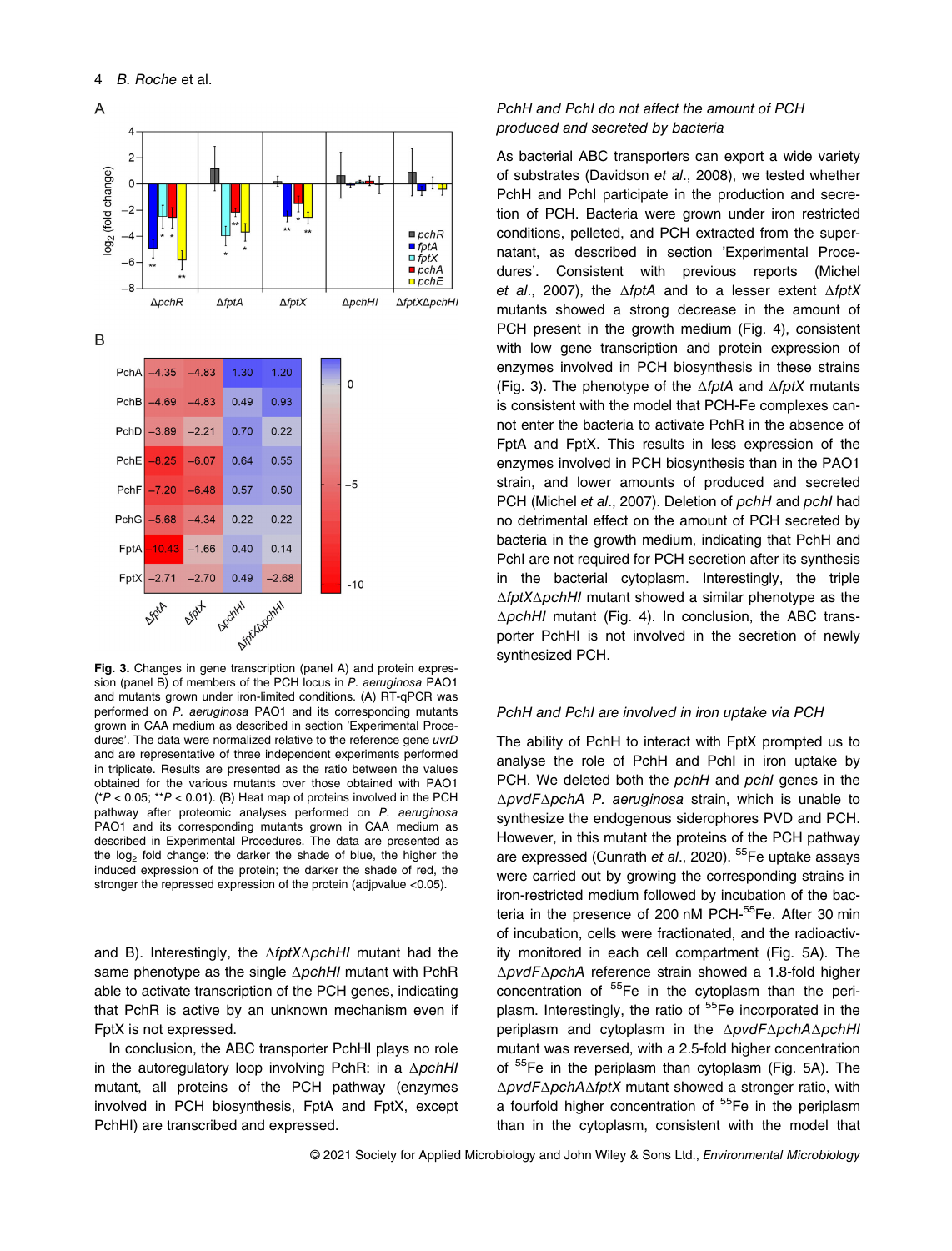

Fig. 4. PCH produced by PAO1 and its corresponding mutants. Cells were grown in CAA medium for 16 h at 30°C. PCH was extracted from the growth medium as described in section 'Experimental Procedures' and its concentration determined by measuring the absorbance at 320 nm. The graph shows the concentration of PCH produced for a bacterial concentration of  $OD_{600 \ nm}$  of 1. The error bars represent the standard deviation of six independent experiments.

FptX transports the ferri-PCH complex across the inner membrane (Cunrath et al., 2015). Deletion of both transporters PchHI and FptX resulted in exactly the same phenotype as that of the single fptX mutation (Fig. 5A).

Importantly, the highest absolute amounts of <sup>55</sup>Fe were recovered in the extracellular medium for both the ΔpvdFΔpchAΔfptA and ΔpvdFΔpchAΔfptX mutants (Fig. S3), as no more PCH-55Fe was imported into the bacteria in the absence of the outer and inner membrane transporters. In addition, the residual radioactivity detected in the ΔpvdFΔpchAΔfptA mutant was probably due to <sup>55</sup>Fe contamination during cell fractionation.

In conclusion, these data highlight that the ABC transporter PchHI plays a role in iron uptake from the periplasm into the cytoplasm. Iron ions transported by PchHI can be in a complex with PCH or not.

## Cytoplasmic localization of PCH after its uptake

Previous studies have suggested that PCH enters the bacterial cytoplasm with iron, and that the PCH-Fe complex interacts with PchR in the auto-activation loop (Michel et al., 2005; Lin et al., 2013). Nothing is currently known about the mechanism of iron release from PCH; it may occur in the bacterial cytoplasm, at the inner



P. aeruginosa ΔpvdFΔpchA strain and its corresponding mutants grown under iron-restricted conditions. (A) Strains were grown in CAA medium and then incubated with PCH-55Fe for 30 min. After incubation, the cells were pelleted, the periplasm and cytoplasm fractions isolated as described in the section 'Experimental Procedures', and the amount of <sup>55</sup>Fe present monitored. (B) Strains were grown in CAA medium and incubated with PCH for 30 min. After incubation, the cells were pelleted, the periplasm and cytoplasm fractions isolated, and the amount of PCH was analysed by LC–MS/MS as described in Experimental Procedures.

The results are expressed in μM in the corresponding compartment. Molar concentrations in each compartment were calculated from the cellular dimensions in Table S3. The error bars represent the standard deviation of three independent experiments. Student's t-tests were performed (\*P < 0.05; \*\*P < 0.01; \*\*\*P < 0.001).

membrane, or even in the periplasm. In the case of iron release in the periplasm, a fraction of PCH-Fe would enter the bacterial cytoplasm to interact with PchR and

© 2021 Society for Applied Microbiology and John Wiley & Sons Ltd., Environmental Microbiology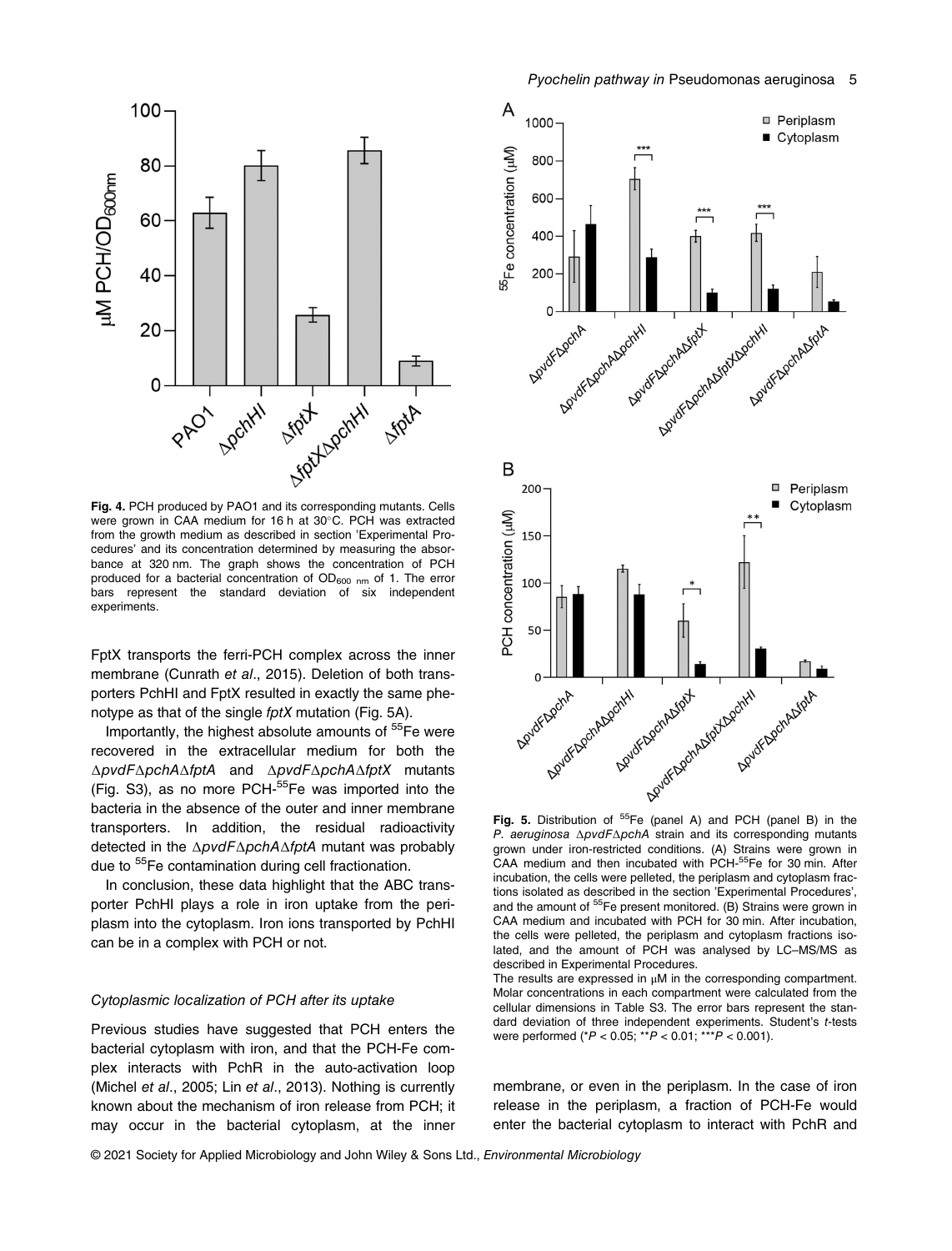## 6 B. Roche et al.

another would undergo dissociation in the periplasm. We investigated the subcellular localization of PCH by growing the ΔpvdFΔpchA strain and the corresponding mutants under iron-starvation conditions, harvesting the cells, and incubated them in the presence of 5 μM PCH. In this assay we added only PCH and not its iron-loaded form to be as close as possible to natural conditions, in which large amounts of siderophores are produced to scavenge the environmental iron present in very low amounts. Under such conditions, PCH chelates the iron ions present in the growth medium and transports them into bacteria. Previous studies have shown that CAA medium contains approximately 20 nM iron (Schalk and Cunrath, 2016). After 30 min of incubation of the bacteria with PCH, cells were pelleted, the cell compartments isolated by cell fractionation, and the concentration of PCH in each fraction quantified by LC–MS/MS (Fig. 5B). The PCH-Fe complex appeared to be unstable in our fractionation workflow, because only PCH was detected in the biological samples, even though PCH-Fe was detectable by LC–MS in solution (Fig. S5).

In the ΔpvdFΔpchA reference strain, PCH accumulated equally between the periplasm and cytoplasm (Fig. 5B). This observation shows for the first time that PCH can enter the bacterial cytoplasm, although it is not possible to know whether it was as the iron-free or iron-loaded form. The accumulation of periplasmic/cytoplasmic PCH was almost abolished in the ΔfptA mutant, showing that PCH-Fe cannot enter the cells in the absence of the outer membrane transporter FptA. The fptX mutation had exactly the same effect on the repartition of PCH and <sup>55</sup>Fe between the periplasm and cytoplasm: four times more of both PCH and <sup>55</sup>Fe accumulated in the periplasm than in the cytoplasm. This observation validates the role of FptX as the PCH-Fe inner membrane permease. Concerning the ΔpvdFΔpchAΔpchHI mutant, similar distribution of PCH was observed as for the reference strain ΔpvdFΔpchA, with only 1.3-fold more PCH in the periplasm than cytoplasm. Deletion of both transporters, PchHI and FptX, resulted in the same phenotype as that of the single fptX mutation (Fig. 5B). Overall, these data suggest that the ABC transporter PchHI does not have a major role in the import into bacteria of PCH or PCH-Fe.

## **Discussion**

The results presented here provide new insights into the role of PchH and PchI in the P. aeruginosa PCH pathway. Sequence alignments clearly show that both proteins PchH and PchI contain the signature domains of ABC transporters, having both fused membrane spanning and ATPase domains, a feature shared with the YbtPQ and IrtAB ABC transporters of Y. pestis and M. tuberculosis, respectively (Rodriguez and Smith, 2006; Perry and Fetherston, 2011), both also

involved in iron acquisition. In addition, PchH and PchI may function as a heterodimer transporter as suggested by their interaction revealed in our BACTH assays.

Deletion of pchHI had no effect on the transcription or expression of the various genes of the PCH locus: all genes of the PCH locus in a ΔpchHI mutant were transcribed and expressed as in PAO1 (except PchHI). Thus, PchHI plays no role in the autoregulatory loop involving PchR and activation of the transcription of the various enzymes involved in PCH synthesis. Deletion of the genes encoding the outer and inner membrane transporters FptA and FptX strongly affected transcription of the PCH locus genes, in accordance with the results of previous reports (Michel et al., 2007). The two proteins FptA and FptX have been proposed to import PCH-Fe complexes into the bacteria, across the outer and inner membranes, respectively. Once in the cytoplasm, the PCH-Fe complex interacts with the transcriptional regulator PchR to activate transcription of the genes of this locus (Michel et al., 2005; Lin et al., 2013; Carballido Lopez et al., 2019). Here, the RT-qPCR data are fully consistent with this scenario, as deletion of fptA or fptX completely abolished PchR-mediated regulation in the growth conditions used here. PchR appeared to no longer be functional in the absence of FptX. Surprisingly, in a triple ΔfptXΔpchHI mutant, PchR appeared again to be active and able to activate transcription of the genes and expression of the proteins of the PCH pathway, as in PAO1 or in a ΔpchHI mutant. In a triple ΔfptXΔpchHI mutant, no PCH-Fe was transported into the bacteria by FptX. We have shown previously that under very strong iron-restricted conditions, PchR-mediated activation of the transcription of PCH genes does not require interaction with PCH-Fe: PchR is able to interact with its promoter region in the P. aeruginosa genome without being in a complex with PCH-Fe (Cunrath et al., 2020). The situation with the ΔfptXΔpchHI mutant appeared to be similar, with PchR becoming active even if no PCH-Fe is apparently transported into the bacteria.

After incubation of the bacteria with PCH-<sup>55</sup>Fe, <sup>55</sup>Fe showed more accumulation in the periplasm and less in the cytoplasm for the ΔpvdFΔpchAΔpchHI mutant than the reference strain ΔpvdFΔpchA, highlighting a role for PchHI in iron translocation from the periplasm to the cytoplasm. However, a cytoplasmic accumulation of iron was still observed in the ΔpchHI mutant, suggesting that, iron must enter the cytoplasm by other means in the absence of PchH and PchI. FptX likely fulfils this function, as this transporter imports PCH-Fe able to interact with PchR, according to the work of C. Reimmann (Michel et al., 2005). Consistent with such a role, less  ${}^{55}$ Fe accumulated in the cytoplasm in the ΔpvdFΔpchAΔfptX mutant than the ΔpvdFΔpchA strain. Overall, these data show that both PchHI and FptX are involved in iron transport across the inner membrane. For both the  $\Delta f$ ptX and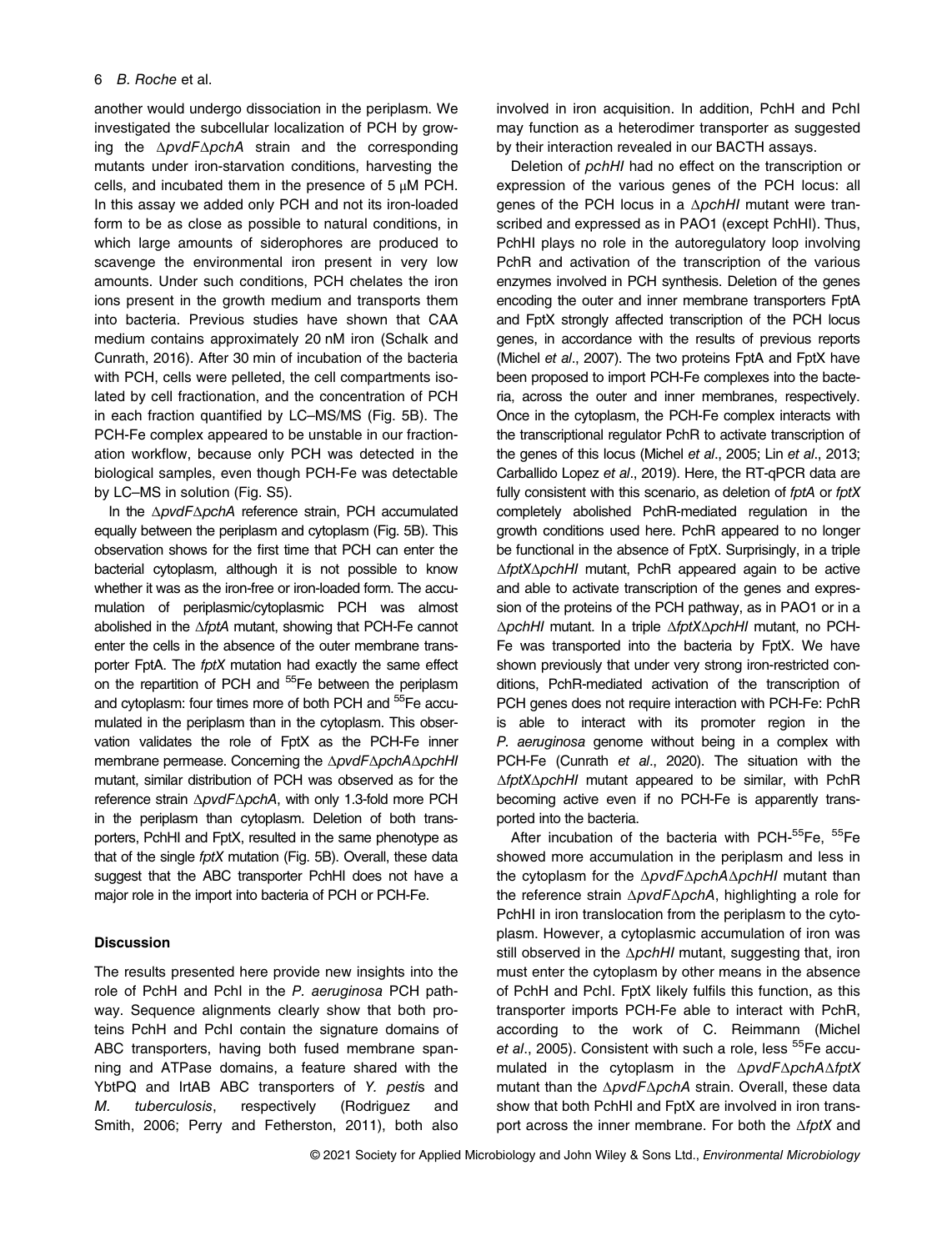$\Delta f$ ptA mutants, almost all <sup>55</sup>Fe remained outside of the bacteria (Fig. S3). These data indicate that, Fe(III) cannot enter the cell via the PCH pathway in the absence of the outer or the inner membrane transporters FptA and FptX.

We also provide the first evidence of periplasmic and cytoplasmic localization of PCH using bacterial cell fractionation with LC–MS/MS-based analyses on bacteria grown under iron restricted conditions and in the presence of PCH. Such uptake certainly occurs with PCH as a PCH-Fe complex, as the bacteria have no interest in taking up the siderophore in its apo form. Almost no PCH was found inside the bacteria for the ΔpvdFΔpchAΔfptA mutant, consistent with almost no <sup>55</sup>Fe accumulation (Fig. S3), reinforcing the fact that the PCH-Fe complex cannot enter the bacteria in the absence of FptA. As deletion of pchH and pchI did not affect PCH concentrations in the periplasm and cytoplasm relative to the reference strain ΔpvdFΔpchA, PchHI must be dedicated to the translocation of iron that is not bound to PCH across the inner membrane. If PchHI imports siderophore-free iron across the inner membrane, dissociation of the PCH-Fe complex must occur in the bacterial periplasm. Iron release from the siderophores pyoverdine and enterobactin also occurs in the bacterial periplasm in P. aeruginosa cells, indicating that it is a common scenario for several iron uptake pathways of this pathogen. Moreover, if PchHI imports only PCH-free iron, we hypothesize two different fates for PCH-Fe once transported in the bacterial periplasm: a first fraction would be transported further into the cytoplasm by FptX to interact with PchR in the autoregulatory loop, and a second fraction of the PCH-Fe complexes would undergo dissociation in the bacterial periplasm by an unknown mechanism and the free iron transported further across the inner membrane into the bacterial cytoplasm by PchHI (Fig. 6).

Finally, we detected an interaction between PchH and FptX, suggesting that the ABC transporter PchHI and FptX may form a multiprotein complex. In conclusion, the combination of 55Fe with PCH uptake assays clearly demonstrate that (i) PchHI is involved in iron translocation from the periplasm to the cytoplasm, (ii) PCH is able to reach the bacterial periplasm and cytoplasm, and (iii) confirm that FptX transports PCH-Fe complexes across the inner membrane. Altogether, these data pave the way for a better understanding of the PCH siderophore pathway, giving future directions to tackle P. aeruginosa infections.

## Experimental procedures

#### Chemicals and growth media

X-Gal (5-bromo-4-chloro-3-indoyl-β-D-galactopyranoside) and IPTG (Isopropyl-β-D thiogalactoside) were purchased from Euromedex (Souffelweyersheim, France). ONPG

## Pyochelin pathway in Pseudomonas aeruginosa 7

(2-Nitrophenyl-β-D galactopyranoside) was obtained from Sigma-Aldrich (Lyon, France). PCH was synthetized chemically according to previously published protocols (Youard et al., 2007). LB (Lennox) and LB agar medium were purchased from Difco (Franklin Lakes, New Jersey). Bacteria were grown at  $30^{\circ}$ C in LB broth or in ironrestricted medium (CAA) as previously described (Cunrath et al., 2015). Ampicillin (Ap; 100  $\mu$ g ml<sup>-1</sup>), kanamycin (Kan; 50 μg ml<sup>-1</sup>), gentamicin (Gm; 30 μg ml<sup>-1</sup>), chloramphenicol (Cm; 50  $\mu$ g ml<sup>-1</sup>) and IPTG (0.5 mM) were added when needed. The strains used in this study are listed in Table S1A.

### Plasmid construction

Phusion High-Fidelity DNA polymerase (ThermoFisher Scientific, Illkirch-Graffenstaden, France) was used for all PCRs using PAO1 chromosomal DNA as template. T4 DNA ligase and restriction enzymes were purchased from ThermoFisher Scientific. Oligonucleotides are listed in Table S1B. Escherichia coli strain Top10 was used as the host strain for all plasmids. Absence of mutations was checked by DNA sequencing. The DNA regions encoding *pchH*, *pchI* and *fptX* were amplified by PCR by using primer pairs 1235/1236, 1181/1182 and 951/952, respectively. PCR products were then digested with XbaI and KpnI enzymes and ligated into the XbaI/KpnI linearized pKT25, pKNT25, pUT18C and pUT18 vectors.

#### Deletion mutant construction

A 500 bp DNA fragment upstream of pchH and a 500 bp DNA fragment downstream of pchI was generated using the primer pairs 1217/1219 and 1218/1220, respectively. Each PCR product was linked by overlapping PCR and products were digested with HindIII and EcoRI and cloned into the suicide vector pEXG2, yielding pEXG2ΔpchHΔpchI. The suicide vector was transferred from E. coli SM10 strains into different recipient strains allowing the plasmid to integrate into the P. aeruginosa chromosome, with selection for gentamicin resistance. NaCl-free LB plates supplemented with 5% sucrose A were used to select the second crossing-over event. Deletions were confirmed by sequencing using external primers.

## Bacterial two-hybrid assay

Bacterial two-hybrid assays were performed as previously described (Battesti and Bouveret, 2012). Briefly, two compatible vectors producing proteins fused to T18 or T25 domain were co-transformed into DHM1 cells that were incubated at 30°C for 16 h. Independent colonies of each transformation were inoculated into LB medium

© 2021 Society for Applied Microbiology and John Wiley & Sons Ltd., Environmental Microbiology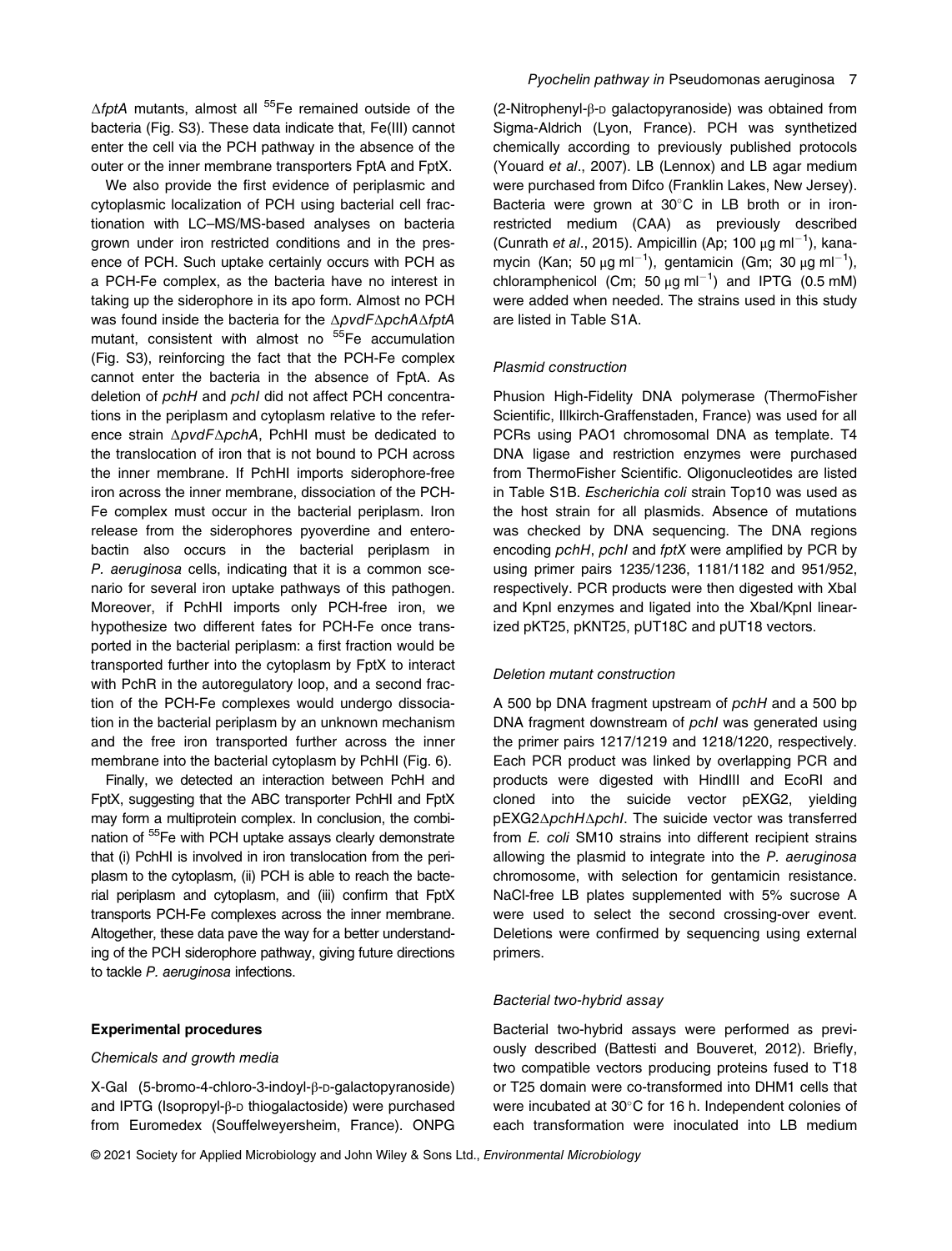

Fig. 6. Model of the PCH-Fe uptake pathway in P. aeruginosa. The PCH-Fe complexes are recognized by the outer membrane transporter FptA, allowing their translocation into the bacterial periplasm. A first fraction is transported further into the cytoplasm by FptX to interact with PchR, while a second fraction of the PCH-Fe complexes would undergo a dissociation in the bacterial periplasm by an unknown mechanism and the free iron transported further across the inner membrane into the bacterial cytoplasm by PchHI.

supplemented with ampicillin, kanamycin and 0.5 mM isopropyl β-D-1-thiogalactopyranoside (IPTG, Sigma Aldrich, Lyon, France) and incubated at  $30^{\circ}$ C for 16 h. Each culture was spotted onto LB-agar plate supplemented with appropriate antibiotics, 0.5 mM IPTG and 40  $\mu$ g ml<sup>-1</sup> 5-bromo-4-chloro-3-indolyl-β-D-galactopyranoside (X-gal, Sigma Aldrich, Lyon, France). The plate was incubated for 16 h at  $30^{\circ}$ C.

## Iron uptake assays and cell fractionation

Iron uptake and cell fraction were carried out as previously described (Roche et al., 2021). Cells were cultured overnight in LB medium at  $30^{\circ}$ C, and afterwards at  $30^{\circ}$ C overnight in CAA medium. Then, they were diluted in fresh CAA medium and grown at  $30^{\circ}$ C overnight. Bacteria were washed with 50 mM Tris–HCl at pH 8 and diluted to an  $OD_{600 \ nm}$  of 1. Cells were incubated 30 min with 200 nM PCH- $55$ Fe at 30 $^{\circ}$ C. Cells were centrifuged for 8 min at 6700g to obtain the supernatant (extracellular medium), and the cell pellet was resuspended in Trissucrose EDTA (Tris–HCl 0.2 M pH 8, EDTA 1 mM, sucrose 20%). Spheroplasts were obtained by adding  $200 \mu g$  ml<sup>-1</sup> lysozyme (Euromedex, Souffelweryersheim, France) and incubated at  $4^{\circ}$ C for 1 h. The suspension was centrifuged for 8 min at 6700g at  $4^{\circ}$ C to obtain the spheroplast pellet and the periplasmic fraction (supernatant). The supernatant was ultracentrifuged (120,000g, 40 min,  $4^{\circ}$ C) to clarify the periplasmic fraction. Spheroplast pellet was washed with Tris–HCl 0.2 M pH 8, sucrose 20%, and resuspended in cold water by vortexing. The suspension was then incubated with benzonase for 1 h at  $37^{\circ}$ C. The cytoplasmic fraction was isolated by ultracentrifugation (120,000g, 40 min,  $4^{\circ}$ C). Pellet was washed twice with cold water and resuspended in Tris–HCl 0.2 M pH 8, sucrose 20% to obtain the bacterial membranes.

#### PCH production

Determination of PCH concentration in the supernatant was performed as previously described (Roche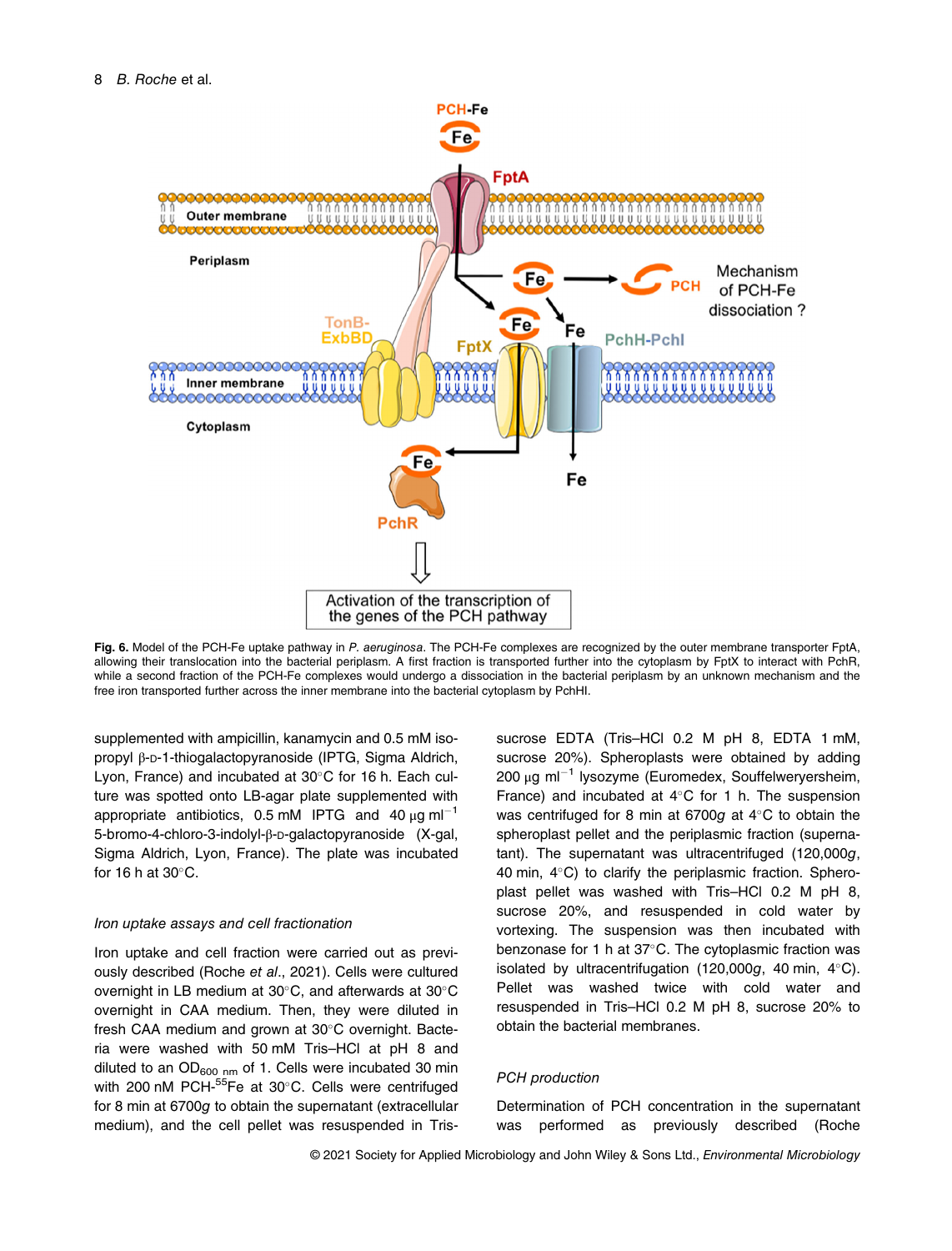et al., 2021). Briefly, cells were cultured overnight in LB medium at  $37^{\circ}$ C, and at  $30^{\circ}$ C overnight in iron-deficient CAA medium. They were diluted to 0.1  $OD<sub>600nm</sub>$  units in fresh CAA medium and incubated at  $30^{\circ}$ C for 16 h. The extracellular medium was separated from the cells by centrifugation at 7700g for 15 min. The supernatant was acidified by adding 1 M citric acid and PCH was extracted with dichloromethane. Pyochelin concentration was determined by measuring the absorbance at 320 nm  $(\varepsilon = 4300 \text{ J mol}^{-1} \text{ cm}^{-1})$ . Results are expressed as a function of PCH produced (μM) to bacterial growth  $(OD_{600nm}).$ 

## RNA extraction and RT-qPCR analysis

Bacteria were grown, RNA extracted, and RT-qPCR performed as previously described (Normant et al., 2020). Briefly, overnight cultures of P. aeruginosa strains grown in CAA medium were pelleted, resuspended, and diluted in fresh medium to obtain an  $OD_{600nm}$  of 0.1 units. The cells were then incubated at  $30^{\circ}$ C for 8 h. An aliquot of  $2.5 \times 10^8$  cells was used for RNA extraction using the RNeasy Mini kit (Qiagen). Afterwards, 1 μg of total RNA was reverse-transcribed in accordance with the manufacturer's instructions (Applied Biosystems). cDNAs were assessed in a StepOne Plus instrument (Applied Biosystems) and the appropriate primers (Table S1B) with the *uvrD* mRNA used as an internal control.

#### Proteomic analyses

Bacterial cultures. PAO1 strain and its corresponding mutants were grown as described in the section 'PCH production' section. A sample of  $5 \times 10^8$  cells from each culture were used for proteomic analysis. Each sample was prepared in biological triplicate.

Mass spectrometry analysis and data post-processing. Protein extracts were precipitated overnight with 5 volumes of cold 0.1 M ammonium acetate in 100% methanol. Proteins were then digested with sequencing-grade trypsin (Promega, Fitchburg, Massachusetts) as described previously (Normant et al., 2020). Each sample was further analysed by nanoLC–MS/MS on a QExactive + mass spectrometer coupled to an EASY-nanoLC-1000 (Thermo-Fisher Scientific, USA). Data were searched against the Pseudomonas aeruginosa UniprotKB subdatabase with a decoy strategy (UniprotKB release 2016\_12, taxon 208964, Pseudomonas aeruginosa strain PAO1, 5564 forward protein sequences). Peptides and proteins were identified with Mascot algorithm (version 2.5.1, Matrix Science, London, UK) and data were further imported into Proline v1.4 software [\(http://proline.](http://proline.profiproteomics.fr/) profi[proteomics.fr/](http://proline.profiproteomics.fr/)). Proteins were validated on Mascot pretty rank equal to 1%, and 1% FDR on both peptide spectrum matches (PSM score) and protein sets (Protein Set score). The total number of MS/MS fragmentation spectra was used to relatively quantify each protein (Spectral Count relative quantification). Proline was further used to align the Spectral Count values across all samples. The total number of MS/MS fragmentation spectra was used to quantify each protein from at least three independent biological replicates. After a columnwise normalization of the data matrix, the spectral count values were submitted to a negative-binomial test using an edgeR GLM regression through R (R v3.2.5). For each identified protein, an adjusted P-value (adjp) corrected by Benjamini–Hochberg was calculated, as well as a protein fold-change (FC). The mass spectrometric data were deposited to the ProteomeXchange Consortium via the PRIDE partner repository with the dataset identifier PXD026833.

#### Bacterial subcellular localization of PCH

Bacterial culture and fractionation. Cells were cultured and fractionated as described in the iron uptake assays and cell fractionation section (Roche et al., 2021), except that cells were incubated with 5 μM PCH. Subcellular fraction each of 200 μl was precipitated by mixing with 200 μl formic acid 0.1 M and 500 μl acetonitrile/methanol (1:1). Suspension was centrifuged (10,000 $q$ , 1 h, 4 $\textdegree$ C) and the supernatant was kept and frozen at  $-80^{\circ}$ C for LC–MS/MS analysis.

LC–MS/MS analysis. The analytical protocol was similar to the one reported by Prochnow et al. (2019). A multireaction monitoring method (MRM) was developed for PCH in an AB Sciex QTrap 6500 triple quadrupole mass spectrometer (AB Sciex, Darmstadt, Germany). A positively charged precursor ion was mass-selected and submitted to collision-induced fragmentation, and the resulting product ions were scanned to identify the two most abundant fragments for subsequent MRM experiments. The transition to the first fragment ion (T1) is considered as the quantifier fragment (used for calculations of peak area vs. concentration), and the transition to second fragment ion (T2) is considered as the qualifier (confirmation of the original precursor ion). Caffeine was included in the MRM as an internal standard (ISTD), so the method monitored in total four transitions: two for PCH and two for caffeine (Table S2).

The samples containing the subcellular fractions were concentrated overnight using a centrifugal vacuum concentrator at 20 $\degree$ C coupled to a cold trap at  $-50\degree$ C (both from Labconco Corporation, Kansas, Missouri). The dry remnants were reconstituted in 200 μl of ACN:H<sub>2</sub>O 1:1 + 0.1% formic acid +10 ng m $^{-1}$  caffeine as ISTD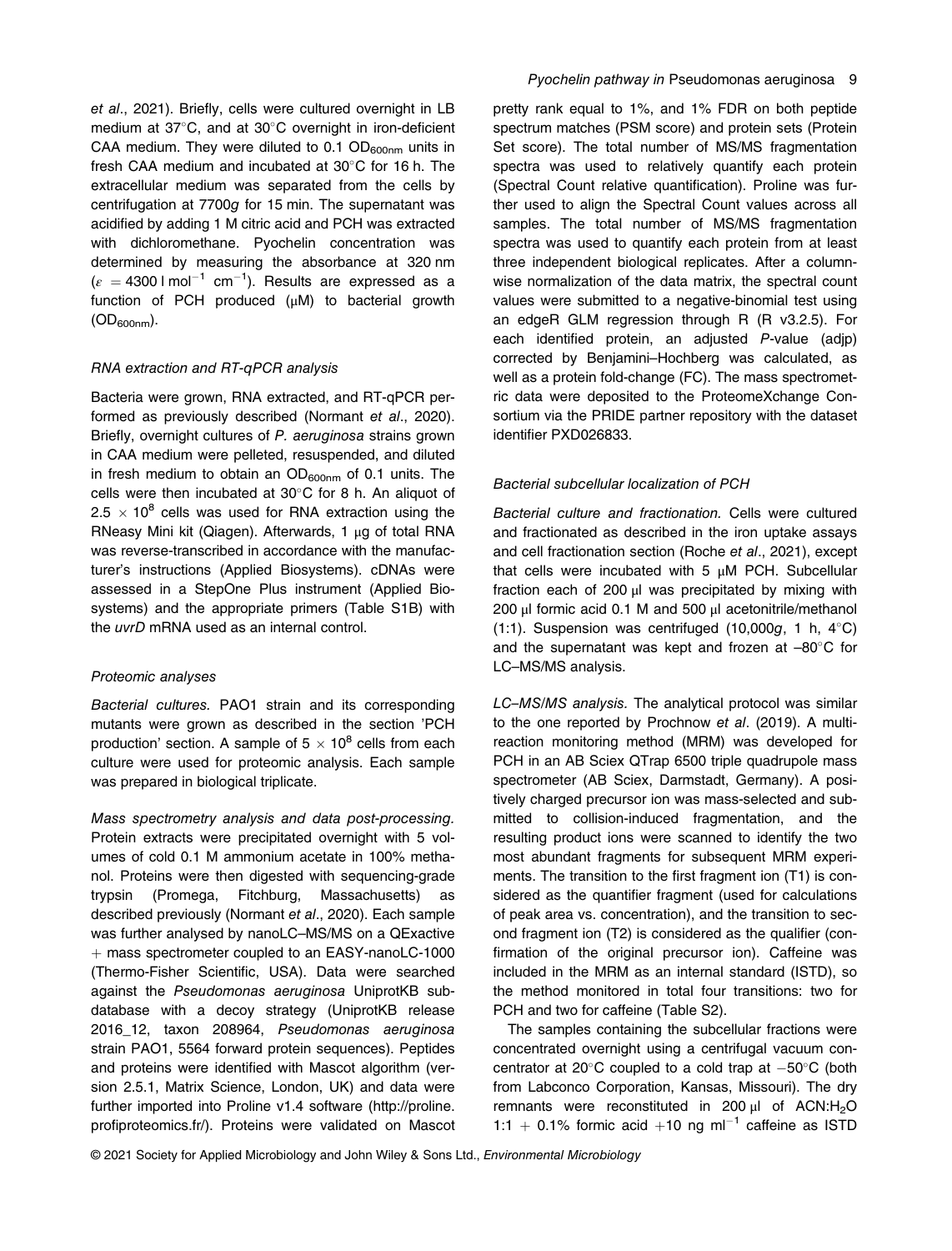## 10 B. Roche et al.

(LC–MS solution). The samples were analysed with a ZORBAX Eclipse Plus C18 2.1 mm  $\times$  50 mm reverse phase column with 1.8 μm pore size on an Agilent 1290 UHPLC (Agilent Technologies, Santa Clara, California), coupled to the triple quadrupole mass spectrometer. The corresponding mass transitions for PCH and ISTD were monitored simultaneously at a constant flow rate of 700  $\mu$ I min<sup>-1</sup> with a linear gradient elution from 99% eluent A (water with 0.1% v/v formic acid) to 99% eluent B (acetonitrile with 0.1% v/v formic acid) within 6 min. The samples of periplasmic and membrane fractions contained a solid sucrose residue after drying, but not the cytoplasmic fraction, which increased the final volumes when resuspended in the LC–MS solution. To correct for this dilution difference, a normalization by the ISTD peak areas in every sample was carried out as follows: Normalized PCH peak area of the sample  $=$  PCH peak area of the sample  $\times$  maximum ISTD peak area of all samples/ISTD peak area of the sample. Standard curves were obtained by measuring predefined concentrations of PCH prepared in the LC–MS solution. The integrated peak areas were then plotted over PCH concentration in micromolar, and a linear regression curve was performed by least squares. The amount of PCH in subcellular fractions was determined on the basis of the regression curve and the sample volume of 200 μl (Fig. S4).

## Significance tests

Student's  $t$  test was used for two-group comparisons using unpaired two-tailed t test. Analyses were performed using GraphPad Prism 8.

## ACKNOWLEDGEMENTS

Authors acknowledge the Centre National de la Recherche Scientifique (CNRS) for general financial support. BR would like to thank Roche Pharmaceutical Research and Early Development Basel for their financial support via the Roche Postdoctoral Fellowship (RPF) Program. We thank Aurélia Battesti (LCB, Marseille) for kindly providing the empty twohybrid vectors. The mass spectrometry instrumentation was funded by the University of Strasbourg, IdEx 'Equipement mi-lourd' 2015. We also received support by a grant from the Joint Programming Initiative on Antimicrobial Resistance (JPI AMR, grant number: 01K11825).

## **References**

- Battesti, A., and Bouveret, E. (2012) The bacterial two-hybrid system based on adenylate cyclase reconstitution in Escherichia coli. Methods 58: 325–334. [https://doi.org/10.](https://doi.org/10.1016/j.ymeth.2012.07.018) [1016/j.ymeth.2012.07.018](https://doi.org/10.1016/j.ymeth.2012.07.018).
- Brandel, J., Humbert, N., Elhabiri, M., Schalk, I.J., Mislin, G. L.A., and Albrecht-Gary, A.-M. (2012) Pyochelin, a siderophore of Pseudomonas aeruginosa: physicochemical

characterization of the iron(III), copper(II) and zinc(II) complexes. Dalton Trans 41: 2820–2834. [https://doi.org/10.](https://doi.org/10.1039/c1dt11804h) [1039/c1dt11804h.](https://doi.org/10.1039/c1dt11804h)

- Brillet, K., Ruffenach, F., Adams, H., Journet, L., Gasser, V., Hoegy, F., et al. (2012) An ABC transporter with two periplasmic binding proteins involved in iron acquisition in Pseudomonas aeruginosa. ACS Chem Biol 7: 2036– 2045.<https://doi.org/10.1021/cb300330v>.
- Carballido Lopez, A., Cunrath, O., Forster, A., Pérard, J., Graulier, G., Legendre, R., et al. (2019) Non-specific interference of cobalt with siderophore-dependent iron uptake pathways. Metallomics 11: 1937–1951.
- Chambonnier, G., Roux, L., Redelberger, D., Fadel, F., Filloux, A., Sivaneson, M., et al. (2016) The hybrid histidine kinase LadS forms a multicomponent signal transduction system with the GacS/GacA two-component system in Pseudomonas aeruginosa. PLoS Genet 12: e1006032.<https://doi.org/10.1371/journal.pgen.1006032>.
- Cornelis, P., and Dingemans, J. (2013) Pseudomonas aeruginosa adapts its iron uptake strategies in function of the type of infections. Front Cell Infect Microbiol 14: 75. <https://doi.org/10.3389/fcimb.2013.00075>.
- Cox, C.D., Rinehart, K.L., Moore, M.L., and Cook, J.C. (1981) Pyochelin: novel structure of an iron-chelating growth promoter for Pseudomonas aeruginosa. Proc Natl Acad Sci U S A 78: 4256–4260. [https://doi.org/10.1073/](https://doi.org/10.1073/pnas.78.7.4256) [pnas.78.7.4256.](https://doi.org/10.1073/pnas.78.7.4256)
- Cuív, P.O., Clarke, P., Lynch, D., and O'Connell, M. (2004) Identification of rhtX and fptX, novel genes encoding proteins that show homology and function in the utilization of the siderophores rhizobactin 1021 by Sinorhizobium meliloti and pyochelin by Pseudomonas aeruginosa, respectively. J Bacteriol 186: 2996–3005. [https://doi.org/](https://doi.org/10.1128/jb.186.10.2996-3005.2004) [10.1128/jb.186.10.2996-3005.2004.](https://doi.org/10.1128/jb.186.10.2996-3005.2004)
- Cunrath, O., Gasser, V., Hoegy, F., Reimmann, C., Guillon, L., and Schalk, I.J. (2015) A cell biological view of the siderophore pyochelin iron uptake pathway in Pseudomonas aeruginosa. Environ Microbiol 17: 171–185. [https://doi.org/10.1111/1462-2920.12544.](https://doi.org/10.1111/1462-2920.12544)
- Cunrath, O., Graulier, G., Carballido-Lopez, A., Pérard, J., Forster, A., Geoffroy, V.A., et al. (2020) The pathogen Pseudomonas aeruginosa optimizes the production of the siderophore pyochelin upon environmental challenges. Metallomics 12: 2108–2120. [https://doi.org/10.1039/](https://doi.org/10.1039/d0mt00029a) [d0mt00029a](https://doi.org/10.1039/d0mt00029a).
- Davidson, A.L., Dassa, E., Orelle, C., Chen, J. (2008) Structure, function, and evolution of bacterial ATP-binding cassette systems. Microbiol Mol Biol Rev 72: 317–364, table of contents. doi:<https://doi.org/10.1128/MMBR.00031-07>
- Fetherston, J.D., Bertolino, V.J., and Perry, R.D. (1999) YbtP and YbtQ: two ABC transporters required for iron uptake in Yersinia pestis. Mol Microbiol 32: 289–299.
- Ford, R.C., and Beis, K. (2019) Learning the ABCs one at a time: structure and mechanism of ABC transporters. Biochem Soc Trans 47: 23–36. [https://doi.org/10.1042/BST20180147.](https://doi.org/10.1042/BST20180147)
- Ganne, G., Brillet, K., Basta, B., Roche, B., Hoegy, F., Gasser, V., and Schalk, I.J. (2017) Iron release from the siderophore pyoverdine in Pseudomonas aeruginosa involves three new actors: FpvC, FpvG, and FpvH. ACS Chem Biol 12: 1056–1065. [https://doi.org/10.1021/](https://doi.org/10.1021/acschembio.6b01077) [acschembio.6b01077.](https://doi.org/10.1021/acschembio.6b01077)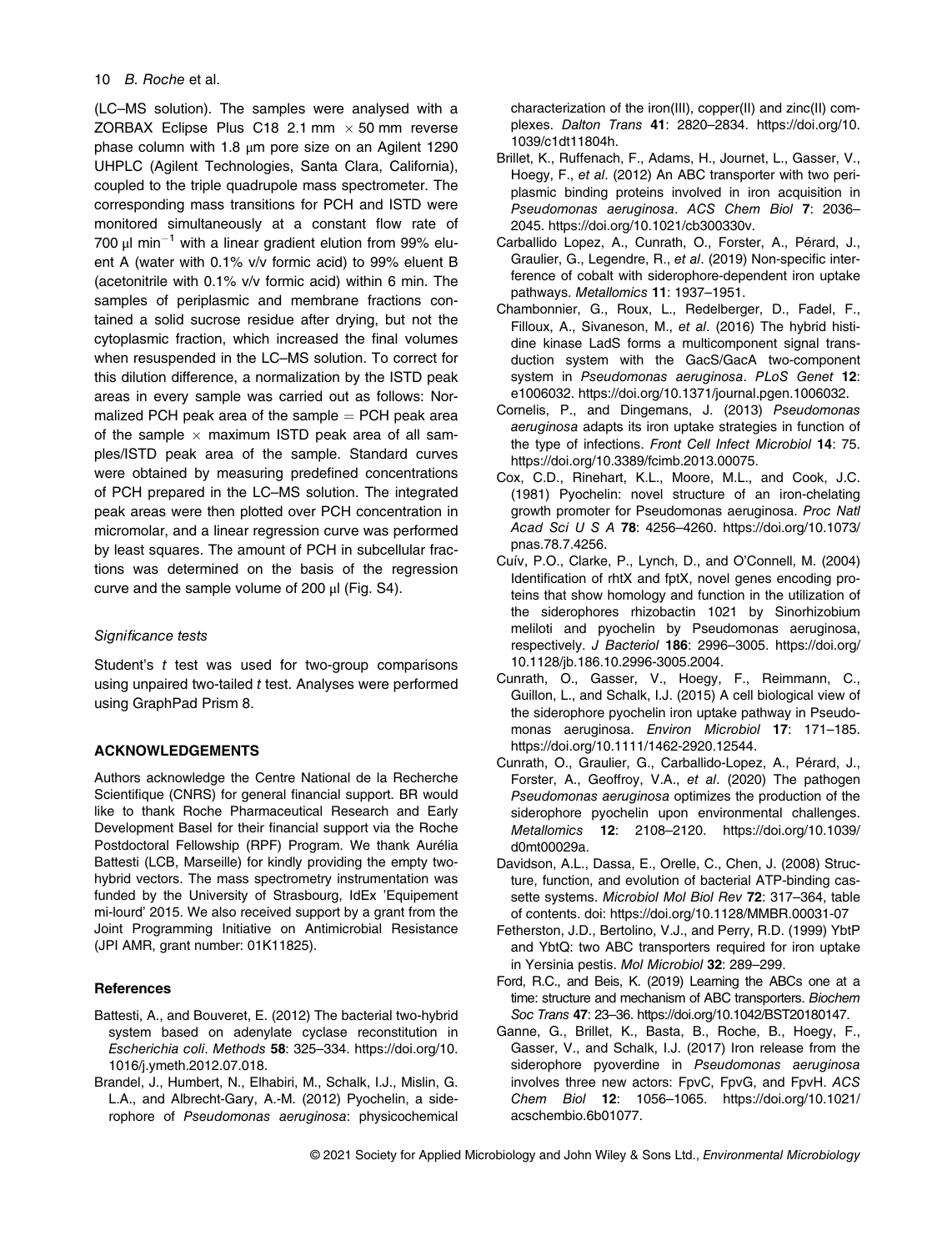- Greenwald, J., Nader, M., Celia, H., Gruffaz, C., Geoffroy, V., Meyer, J.-M., et al. (2009) FpvA bound to non-cognate pyoverdines: molecular basis of siderophore recognition by an iron transporter. Mol Microbiol 72:<br>1246–1259. https://doi.org/10.1111/j.1365-2958.2009. 1246–1259. [https://doi.org/10.1111/j.1365-2958.2009.](https://doi.org/10.1111/j.1365-2958.2009.06721.x) [06721.x.](https://doi.org/10.1111/j.1365-2958.2009.06721.x)
- Hare, N.J., Soe, C.Z., Rose, B., Harbour, C., Codd, R., Manos, J., and Cordwell, S.J. (2007) Proteomics of Pseudomoas aeruginosa Australian epidemic strain 1 (AES-1) cultured under conditions mimicking the cystic fibrosis lung reveals increased iron acquisition via the siderophore pyochelin. J Proteome Res 11: 776–795. <https://doi.org/10.1021/pr200659h>.
- Hürlimann, L.M., Corradi, V., Hohl, M., Bloemberg, G.V., Tieleman, D.P., and Seeger, M.A. (2016) The heterodimeric ABC transporter EfrCD mediates multidrug efflux in Enterococcus faecalis. Antimicrob Agents Chemother 60: 5400–5411. [https://doi.org/10.1128/AAC.](https://doi.org/10.1128/AAC.00661-16) [00661-16.](https://doi.org/10.1128/AAC.00661-16)
- Imperi, F., Tiburzi, F., and Visca, P. (2009) Molecular basis of pyoverdine siderophore recycling in Pseudomonas aeruginosa. Proc Natl Acad Sci U S A 106: 20440– 20445. [https://doi.org/10.1073/pnas.0908760106.](https://doi.org/10.1073/pnas.0908760106)
- Kerr, I.D. (2002) Structure and association of ATP-binding cassette transporter nucleotide-binding domains. Biochim Biophys Acta 1561: 47–64. [https://doi.org/10.1016/s0304-](https://doi.org/10.1016/s0304-4157(01)00008-9) [4157\(01\)00008-9.](https://doi.org/10.1016/s0304-4157(01)00008-9)
- Lin, P.-C., Youard, Z.A., and Reimmann, C. (2013) In vitrobinding of the natural siderophore enantiomers pyochelin and enantiopyochelin to their AraC-type regulators PchR in Pseudomonas. Biometals 26: 1067–1073. [https://doi.](https://doi.org/10.1007/s10534-013-9676-5) [org/10.1007/s10534-013-9676-5.](https://doi.org/10.1007/s10534-013-9676-5)
- Lubelski, J., Konings, W.N., and Driessen, A.J.M. (2007) Distribution and physiology of ABC-type transporters contributing to multidrug resistance in bacteria. Microbiol Mol Biol Rev 71: 463–476. [https://doi.org/10.1128/MMBR.](https://doi.org/10.1128/MMBR.00001-07) [00001-07.](https://doi.org/10.1128/MMBR.00001-07)
- Lyczak, J.B., Cannon, C.L., and Pier, G.B. (2002) Lung infections associated with cystic fibrosis. Clin Microbiol Rev 15: 194–222. [https://doi.org/10.1128/CMR.15.2.194-](https://doi.org/10.1128/CMR.15.2.194-222.2002) [222.2002](https://doi.org/10.1128/CMR.15.2.194-222.2002).
- Michel, L., Bachelard, A., and Reimmann, C. (2007) Ferripyochelin uptake genes are involved in pyochelinmediated signalling in Pseudomonas aeruginosa. Microbiology (Reading) 153: 1508–1518. [https://doi.org/10.1099/](https://doi.org/10.1099/mic.0.2006/002915-0) [mic.0.2006/002915-0](https://doi.org/10.1099/mic.0.2006/002915-0).
- Michel, L., González, N., Jagdeep, S., Nguyen-Ngoc, T., and Reimmann, C. (2005) PchR-box recognition by the AraCtype regulator PchR of Pseudomonas aeruginosa requires the siderophore pyochelin as an effector. Mol Microbiol 58: 495–509. [https://doi.org/10.1111/j.1365-2958.2005.](https://doi.org/10.1111/j.1365-2958.2005.04837.x) [04837.x.](https://doi.org/10.1111/j.1365-2958.2005.04837.x)
- Miethke, M., Hou, J., and Marahiel, M.A. (2011) The siderophore-interacting protein YqjH acts as a ferric reductase in different iron assimilation pathways of Escherichia coli. Biochemistry 50: 10951–10964. [https://doi.org/10.](https://doi.org/10.1021/bi201517h) [1021/bi201517h](https://doi.org/10.1021/bi201517h).
- Normant, V., Josts, I., Kuhn, L., Perraud, Q., Fritsch, S., Hammann, P., et al. (2020) Nocardamine-dependent iron uptake in Pseudomonas aeruginosa: exclusive involvement of the FoxA outer membrane transporter. ACS Chem

Biol 15: 2741–2751. [https://doi.org/10.1021/acschembio.](https://doi.org/10.1021/acschembio.0c00535) [0c00535](https://doi.org/10.1021/acschembio.0c00535).

- Perry, R.D., and Fetherston, J.D. (2011) Yersiniabactin iron uptake: mechanisms and role in Yersinia pestis pathogenesis. Microbes Infect 13: 808–817. [https://doi.org/10.](https://doi.org/10.1016/j.micinf.2011.04.008) [1016/j.micinf.2011.04.008.](https://doi.org/10.1016/j.micinf.2011.04.008)
- Prochnow, H., Fetz, V., Hotop, S.-K., García-Rivera, M.A., Heumann, A., and Brönstrup, M. (2019) Subcellular quantification of uptake in gram-negative bacteria. Anal Chem 91: 1863–1872. [https://doi.org/10.1021/acs.analchem.](https://doi.org/10.1021/acs.analchem.8b03586) [8b03586](https://doi.org/10.1021/acs.analchem.8b03586).
- Reimmann, C., Patel, H.M., Serino, L., Barone, M., Walsh, C.T., and Haas, D. (2001) Essential PchGdependent reduction in pyochelin biosynthesis of Pseudomonas aeruginosa. J Bacteriol 183: 813-820. [https://doi.](https://doi.org/10.1128/JB.183.3.813-820.2001) [org/10.1128/JB.183.3.813-820.2001](https://doi.org/10.1128/JB.183.3.813-820.2001).
- Reimmann, C., Serino, L., Beyeler, M., and Haas, D. (1998) Dihydroaeruginoic acid synthetase and pyochelin synthetase, products of the pchEF genes, are induced by extracellular pyochelin in Pseudomonas aeruginosa. Microbiology (Reading) 144: 3135–3148. [https://doi.org/](https://doi.org/10.1099/00221287-144-11-3135) [10.1099/00221287-144-11-3135](https://doi.org/10.1099/00221287-144-11-3135).
- Roche, B., Mislin, G.L.A., and Schalk, I.J. (2021) Identification of the fatty acid coenzyme-A ligase FadD1 as an interacting partner of FptX in the Pseudomonas aeruginosa pyochelin pathway. FEBS Lett 595: 370–378. [https://doi.org/10.1002/1873-3468.14012.](https://doi.org/10.1002/1873-3468.14012)
- Rodriguez, G.M., and Smith, I. (2006) Identification of an ABC transporter required for iron acquisition and virulence in Mycobacterium tuberculosis. J Bacteriol 188: 424–430. [https://doi.org/10.1128/JB.188.2.424-430.2006.](https://doi.org/10.1128/JB.188.2.424-430.2006)
- Rohrbach, M.R., Braun, V., and Köster, W. (1995) Ferrichrome transport in Escherichia coli K-12: altered substrate specificity of mutated periplasmic FhuD and interaction of FhuD with the integral membrane protein FhuB. J Bacteriol 177: 7186–7193. [https://doi.org/10.](https://doi.org/10.1128/jb.177.24.7186-7193.1995) [1128/jb.177.24.7186-7193.1995.](https://doi.org/10.1128/jb.177.24.7186-7193.1995)
- Schalk, I.J., Abdallah, M.A., and Pattus, F. (2002) Recycling of pyoverdin on the FpvA receptor after ferric pyoverdin uptake and dissociation in Pseudomonas aeruginosa. Biochemistry 41: 1663–1671. [https://doi.org/10.1021/](https://doi.org/10.1021/bi0157767) [bi0157767](https://doi.org/10.1021/bi0157767).
- Schalk, I.J., and Cunrath, O. (2016) An overview of the biological metal uptake pathways in Pseudomonas aeruginosa. Environ Microbiol 18: 3227–3246. [https://doi.](https://doi.org/10.1111/1462-2920.13525) [org/10.1111/1462-2920.13525.](https://doi.org/10.1111/1462-2920.13525)
- Schalk, I.J., and Guillon, L. (2013) Fate of ferrisiderophores after import across bacterial outer membranes: different iron release strategies are observed in the cytoplasm or periplasm depending on the siderophore pathways. Amino Acids 44: 1267–1277. [https://doi.org/10.1007/s00726-013-](https://doi.org/10.1007/s00726-013-1468-2) [1468-2.](https://doi.org/10.1007/s00726-013-1468-2)
- Serino, L., Reimmann, C., Visca, P., Beyeler, M., Chiesa, V. D., and Haas, D. (1997) Biosynthesis of pyochelin and dihydroaeruginoic acid requires the iron-regulated pchDCBA operon in Pseudomonas aeruginosa. J Bacteriol 179: 248–257. [https://doi.org/10.1128/jb.179.1.](https://doi.org/10.1128/jb.179.1.248-257.1997) [248-257.1997.](https://doi.org/10.1128/jb.179.1.248-257.1997)
- Shea, C.M., and McIntosh, M.A. (1991) Nucleotide sequence and genetic organization of the ferric enterobactin transport system: homology to other periplasmic binding
- © 2021 Society for Applied Microbiology and John Wiley & Sons Ltd., Environmental Microbiology